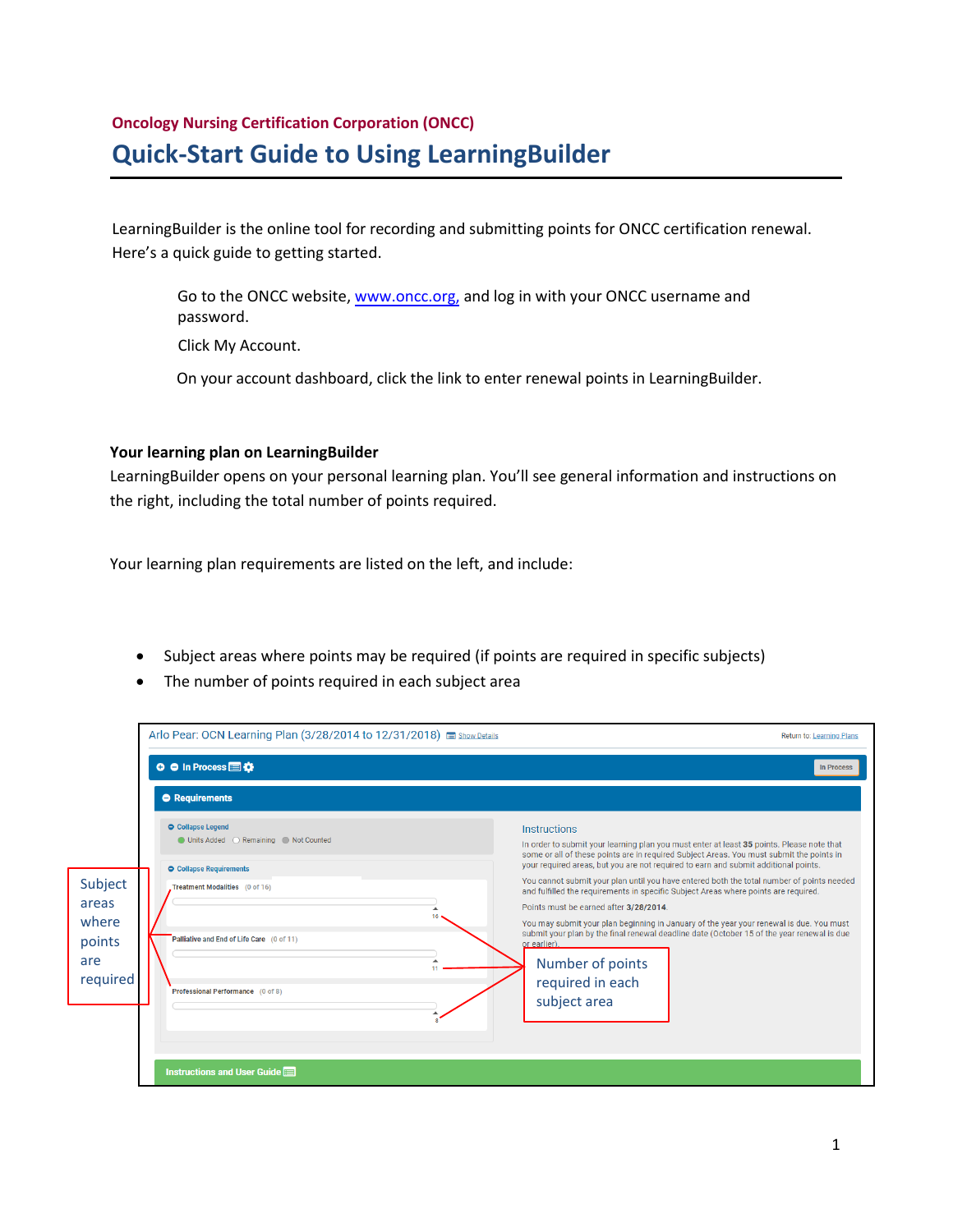## **Entering Points**

- Gather your documentation (e.g., CE certificates). You'll need information found in your documentation.
- Click the blue "Add Activity" button.

| $\mathbf{Q}_0^{\text{B}}$<br><b>Review Instructions</b><br>$\blacksquare$ |
|---------------------------------------------------------------------------|
|                                                                           |
| <b>Add Activity</b>                                                       |
|                                                                           |
| Submit <sup>O</sup>                                                       |
|                                                                           |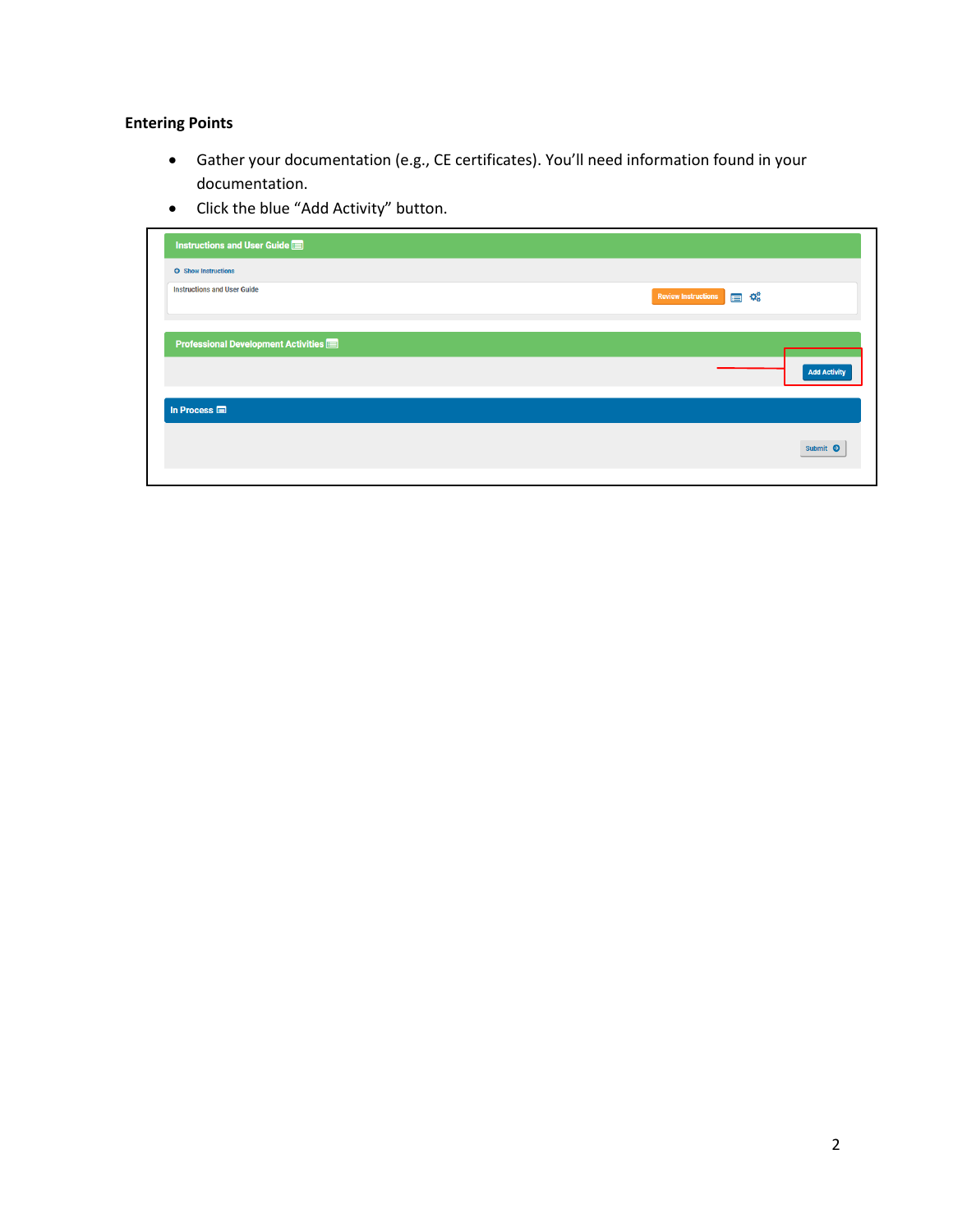Next, the "Select Activity" window will open. Select the activity type: Continuing Education, Academic Education, Presentations, or various types of Publications.

| <b>Instructions and User Guide</b>  | <b>Select Activity for Professional Development Activities</b> |                             |               |            | $\boldsymbol{\mathsf{x}}$ |                     |
|-------------------------------------|----------------------------------------------------------------|-----------------------------|---------------|------------|---------------------------|---------------------|
| <b>O</b> Show Instructions          | <b>Select an Activity</b>                                      | <b>Activity Type</b>        | <b>Points</b> |            |                           |                     |
| <b>Instructions and User Guide</b>  | Continuing Education                                           | Continuing Education        | 1.00          | + Select   |                           | 目空                  |
|                                     | Academic Education                                             | Academic Education          | 15.00         | + Select   |                           |                     |
| <b>Professional Development Act</b> | Professional Presentation                                      | Professional Presentations  | 3.00          | $+$ Select |                           |                     |
|                                     | Professional Presentation - Poster                             | <b>Professional Posters</b> | 0.00          | + Select   |                           | <b>Add Activity</b> |
|                                     | Book, author or editor - 300 pages or more                     | Book Author or Editor       | 60.00         | + Select   |                           |                     |
| In Process <b>圖</b>                 | Book, author or editor - less than 300 pages                   | Book Author or Editor       | 40.00         | $+$ Select |                           |                     |
|                                     | Book chapter - 15 pages or more                                | Book Chapter Author         | 25.00         | + Select   |                           |                     |
|                                     | Book chapter - less than 15 pages                              | Book Chapter Author         | 20.00         | $+$ Select |                           | Submit <sup>O</sup> |
|                                     | Doctoral dissertation/Master's Thesis                          | Thesis/Dissertation         | 10.00         | + Select   |                           |                     |

The Activity Details window will open. Enter the information requested, such as the title of a CE offering, date completed, etc.

| <b>Continuing Education: Enter Activity Details</b>  |                                                                                                                                                                                                                                                                                                                                                                                         | ×                        |
|------------------------------------------------------|-----------------------------------------------------------------------------------------------------------------------------------------------------------------------------------------------------------------------------------------------------------------------------------------------------------------------------------------------------------------------------------------|--------------------------|
| - Click "Submit" when your entry is complete<br>Inst | - Click "Finish Later" if you'd like to come back and enter more information later                                                                                                                                                                                                                                                                                                      | $\overline{\phantom{a}}$ |
| <b>O</b> Sho<br><b>Activity Title:</b>               | Continuing Education                                                                                                                                                                                                                                                                                                                                                                    |                          |
| Instruc<br><b>Activity Instructions:</b><br>Prof     | * Points entered must be earned after passing test or taking the assessment<br>* Points entered must be specific to the domain<br>* Same set of points may not be used more than one time within renewal period<br>* No points are awarded for repeat activities with identical content.<br>* Activity must be approved by an accredited approver or provided by an accredited provider |                          |
| <b>Title Instructions:</b>                           | Please provide the title of offering.                                                                                                                                                                                                                                                                                                                                                   |                          |
| Title*:                                              | General Hospital 2018 Cancer Conference                                                                                                                                                                                                                                                                                                                                                 | tivity                   |
| <b>Activity</b><br><b>Date Instructions:</b>         | Please provide the completion date.                                                                                                                                                                                                                                                                                                                                                     |                          |
| <b>Contin</b><br><b>Completion Date*:</b>            | 04/02/2018                                                                                                                                                                                                                                                                                                                                                                              |                          |
| <b>Organization Instructions:</b>                    | Please provide the accrediting organization.                                                                                                                                                                                                                                                                                                                                            |                          |
| In Pro<br>Organization*:                             | ANCC                                                                                                                                                                                                                                                                                                                                                                                    |                          |
| <b>Points Guidance:</b>                              | * One contact hour = 1 ILNA point                                                                                                                                                                                                                                                                                                                                                       |                          |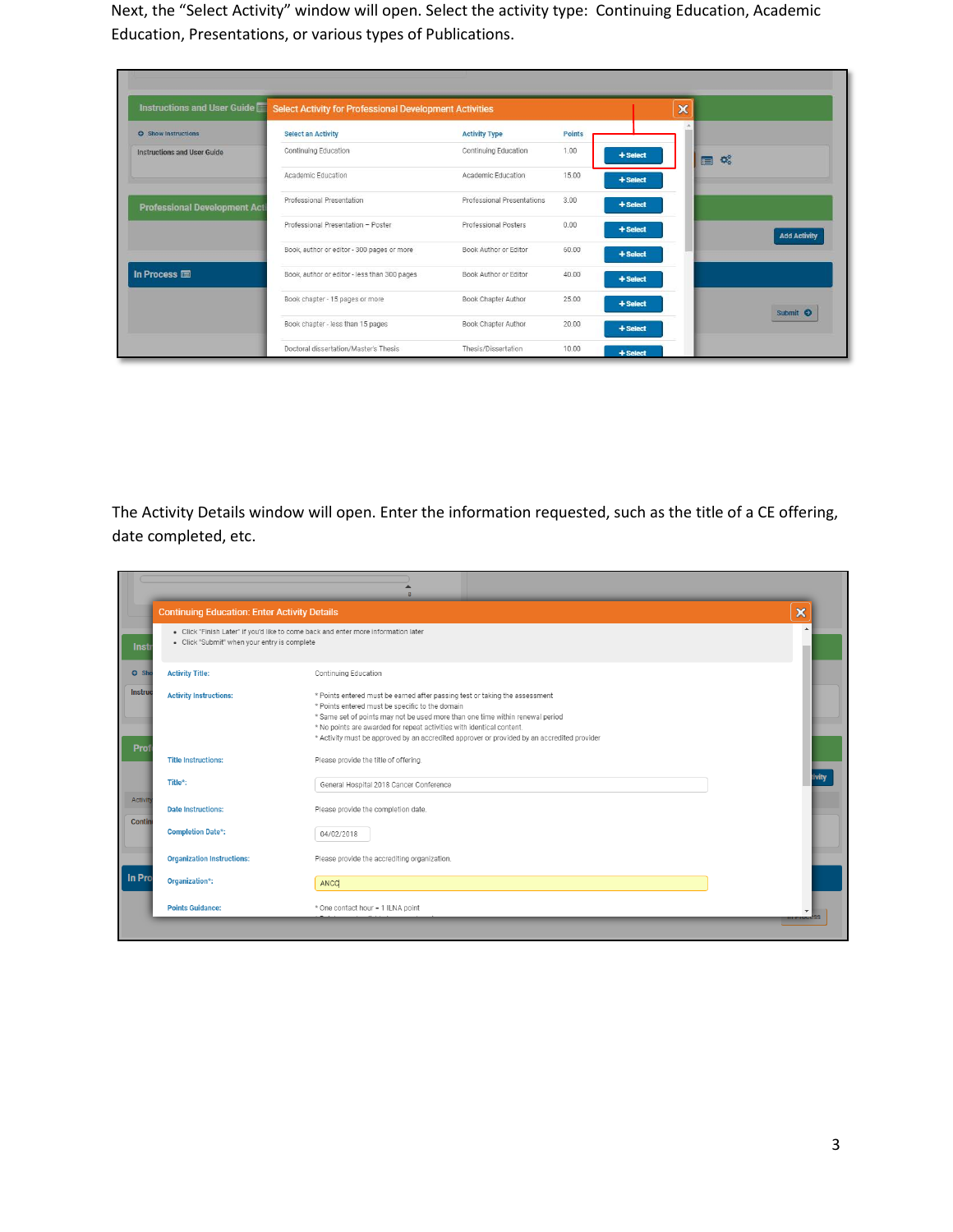Click "Select Subject Areas" to open a window where you can enter your points in specific subject areas. (Note: You do not need to divide the points among multiple subject areas for activities that are 4 points or less. Choose one reasonably related subject area to apply the points.)

You can find keywords to help you understand topics that apply in each subject area by hovering over the information "i" icon next to each subject area.

|              | <b>Select Subject Areas</b>                        |                     | $\pmb{\times}$                                      |
|--------------|----------------------------------------------------|---------------------|-----------------------------------------------------|
|              | <b>SUBJECT AREA</b>                                | <b>ILNA POINTS*</b> | $\Delta$<br><b>NOTES TO REVIEWER (OPTIONAL)</b>     |
| <b>TOTAL</b> |                                                    | 8                   |                                                     |
| Ι.           | Health Promotion, Screening, and Early Detection 0 |                     |                                                     |
| Ш.           | Scientific Basis for Practice <sup>O</sup>         |                     |                                                     |
| III.         | Treatment Modalities <sup>O</sup>                  | $\sqrt{5}$          |                                                     |
| IV.          | Symptom Management <sup>O</sup>                    |                     |                                                     |
| V.           | Psychosocial Dimensions of Care <sup>O</sup>       |                     |                                                     |
| VI.          | Oncologic Emergencies <sup>O</sup>                 |                     |                                                     |
| VII.         | Survivorship <sup>O</sup>                          |                     |                                                     |
| VIII.        | Palliative and End of Life Care <sup>O</sup>       | 2                   |                                                     |
| IX.          | Professional Performance <sup>O</sup>              | $\mathbf{1}$        | One hour of program was about ethics in nursing     |
|              |                                                    |                     | $\mathbf{v}$<br><b>Finish &amp; Close</b><br>Cancel |
|              |                                                    |                     |                                                     |

You have an option to include a note about your points. It can be helpful to include a rationale if you're claiming points that are not an obvious fit based on the program title.

Click Finish & Close to save your points.

You'll see the points entered for each subject area on the Activity Detail Window.

| <b>Continuing Education: Enter Activity Details</b> |                                                                                                                                                                       | ×             |
|-----------------------------------------------------|-----------------------------------------------------------------------------------------------------------------------------------------------------------------------|---------------|
| Organization*:                                      | <b>ANCC</b>                                                                                                                                                           | $\rightarrow$ |
| <b>Points Guidance:</b>                             | * One contact hour = 1 ILNA point<br>* Points may be divided among domains<br>* Points may be used only once per application                                          |               |
| <b>Subject Areas*:</b>                              | OCN 2013 Blueprint                                                                                                                                                    |               |
|                                                     | · III. Treatment Modalities - 5.00 Points<br>. VIII. Palliative and End of Life Care - 2.00 Po O<br>· IX. Professional Performance - 1.00 Points<br>View / change     |               |
| <b>Records to Keep/Upload:</b>                      | A certificate awarded by the CE provider. Must include an accreditation statement or provider number, your name, title, date, and number of<br>contact hours awarded. |               |
| <b>Upload:</b>                                      | <b>Upload</b><br>Choose from library or                                                                                                                               |               |
| <b>Upload 2:</b>                                    | <b>Upload</b><br>Choose from library or                                                                                                                               |               |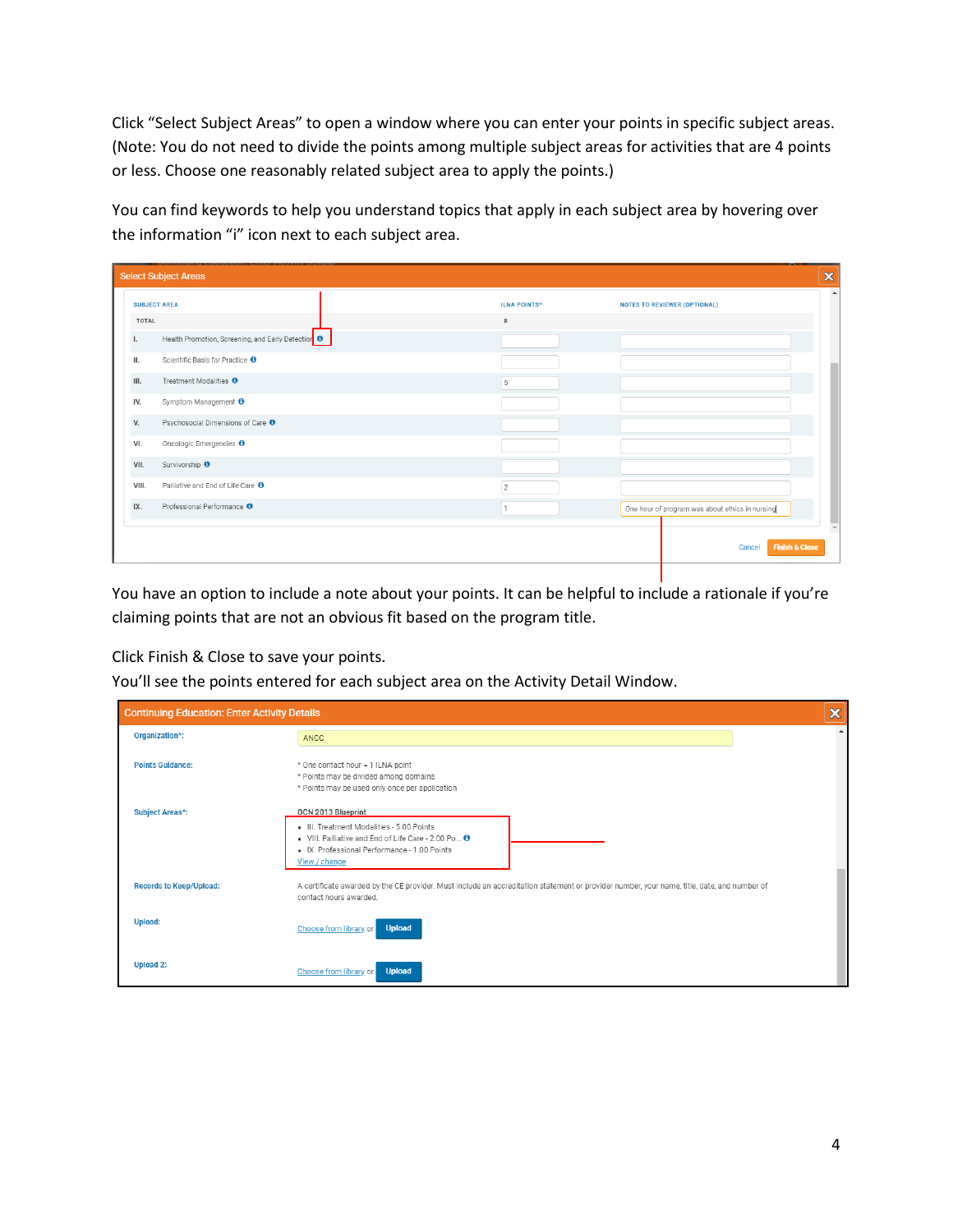## **Upload a file (Optional)**

- You may upload documentation for an activity (e.g., a CE certificate) when you enter activity details. (Note: You will be required to upload documentation **only** if your plan is selected for audit or there is a question about the activity. You are not required to upload when entering.)
- To upload, you will need to have an electronic copy of your document on your computer. Most file formats can be uploaded (e.g., .pdf, .doc, .jpg, .bmp, .eps, .png).
- Click "Upload". This will open a window that allows you to select a file from your computer.

| <b>Continuing Education: Enter Activity Details</b> |                                                                                                                                                                                         | ×        |
|-----------------------------------------------------|-----------------------------------------------------------------------------------------------------------------------------------------------------------------------------------------|----------|
| Organization*:                                      | <b>ANCC</b>                                                                                                                                                                             | $\Delta$ |
| <b>Points Guidance:</b>                             | * One contact hour = 1 ILNA point<br>* Points may be divided among domains<br>* Points may be used only once per application                                                            |          |
| Subject Areas*:                                     | OCN 2013 Blueprint<br>· III. Treatment Modalities - 5.00 Points<br>. VIII. Palliative and End of Life Care - 2.00 Po O<br>· IX. Professional Performance - 1.00 Points<br>View / change |          |
| <b>Records to Keep/Upload:</b>                      | A certificate awarded by the CE provider. Must include an accreditation statement or provider number, your name, title, date, and number of<br>contact hours awarded.                   |          |
| Upload:                                             | <b>Upload</b><br>Choose from library or                                                                                                                                                 |          |

#### **Save your entry**

Click "Submit" to save your entry to your learning plan.

After you save the entry, your points will appear on your learning plan as shown below.

| Instructions and User Guide                                                |                               |                                                                                                                                                                                                           |              |                                      |                     |
|----------------------------------------------------------------------------|-------------------------------|-----------------------------------------------------------------------------------------------------------------------------------------------------------------------------------------------------------|--------------|--------------------------------------|---------------------|
| <b>O</b> Show Instructions                                                 |                               |                                                                                                                                                                                                           |              |                                      |                     |
| <b>Instructions and User Guide</b>                                         |                               |                                                                                                                                                                                                           |              | <b>Reviewing Instructions</b><br>目祭  |                     |
| Professional Development Activities                                        |                               |                                                                                                                                                                                                           |              |                                      |                     |
|                                                                            |                               |                                                                                                                                                                                                           |              |                                      | <b>Add Activity</b> |
| Activity Type/Title                                                        | <b>Completion Date Points</b> |                                                                                                                                                                                                           | Organization | Next Step                            |                     |
| Continuing Education / General Hospital 2018 Cancer 4/2/2018<br>Conference |                               | 3 Subject Areas - 8.00 Points<br><b>OCN 2013 Blueprint</b><br>III. Treatment Modalities - 5.00 Points<br>VIII. Palliative and End of Life Care - 2.00 Points<br>IX. Professional Performance - 1.00 Point | <b>ANCC</b>  | œ<br><b>Review</b><br>$\blacksquare$ |                     |
|                                                                            |                               |                                                                                                                                                                                                           |              |                                      |                     |
| In Process $\blacksquare$                                                  |                               |                                                                                                                                                                                                           |              |                                      |                     |
|                                                                            |                               |                                                                                                                                                                                                           |              |                                      | <b>In Process</b>   |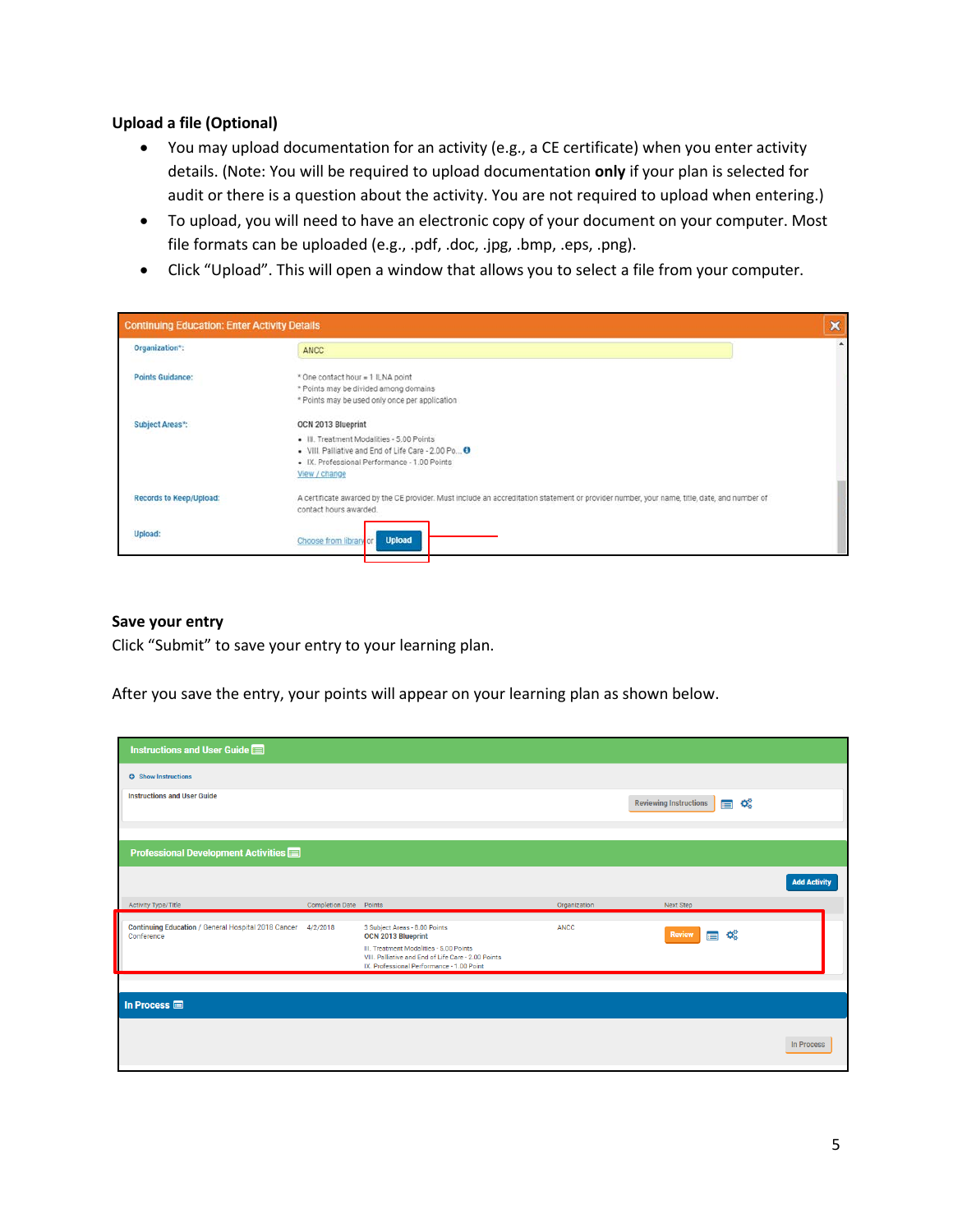Your Requirements Bar(s) will update to show the points you've entered.

| Arlo Pear: OCN Learning Plan (3/28/2014 to 12/31/2018) show Details | Return to: Learning Plans                                                                                                                                                                                                                                               |
|---------------------------------------------------------------------|-------------------------------------------------------------------------------------------------------------------------------------------------------------------------------------------------------------------------------------------------------------------------|
| <b>O</b> ● In Process ■卷                                            | <b>In Process</b>                                                                                                                                                                                                                                                       |
| <b>O</b> Requirements                                               |                                                                                                                                                                                                                                                                         |
| Collapse Legend<br>● Units Added ● Remaining ● Not Counted          | Instructions<br>In order to submit your learning plan you must enter at least 35 points. Please note that<br>some or all of these points are in required Subject Areas. You must submit the points in                                                                   |
| <b>O</b> Collapse Requirements<br>Treatment Modalities (5 of 16)    | your required areas, but you are not required to earn and submit additional points.<br>You cannot submit your plan until you have entered both the total number of points needed<br>and fulfilled the requirements in specific Subject Areas where points are required. |
| 16<br>Palliative and End of Life Care (2 of 11)                     | Points must be earned after 3/28/2014.<br>You may submit your plan beginning in January of the year your renewal is due. You must<br>submit your plan by the final renewal deadline date (October 15 of the year renewal is due                                         |
| 11                                                                  | or earlier).                                                                                                                                                                                                                                                            |
| Professional Performance (1 of 8)                                   |                                                                                                                                                                                                                                                                         |

After you have entered all the points required for a subject area, you'll see check marks next to the Requirements Bar(s).

| <b>O</b> ● In Process ■卷                                          | <b>In Process</b>                                                                                                                                                                                                                                                       |
|-------------------------------------------------------------------|-------------------------------------------------------------------------------------------------------------------------------------------------------------------------------------------------------------------------------------------------------------------------|
| <b>O</b> Requirements                                             |                                                                                                                                                                                                                                                                         |
| <b>O</b> Collapse Legend                                          | <b>Instructions</b><br>In order to submit your learning plan you must enter at least 35 points. Please note that<br>some or all of these points are in required Subject Areas. You must submit the points in                                                            |
| <b>O</b> Collapse Requirements<br>Treatment Modalities (17 of 16) | your required areas, but you are not required to earn and submit additional points.<br>You cannot submit your plan until you have entered both the total number of points needed<br>and fulfilled the requirements in specific Subject Areas where points are required. |
| 16<br>17<br>Palliative and End of Life Care (11 of 11)            | Points must be earned after 3/28/2014.<br>You may submit your plan beginning in January of the year your renewal is due. You must<br>submit your plan by the final renewal deadline date (October 15 of the year renewal is due                                         |
| $\tilde{\phantom{a}}$<br>ᇫ<br>11                                  | or earlier).                                                                                                                                                                                                                                                            |
| Professional Performance (11 of 8)<br>▲                           |                                                                                                                                                                                                                                                                         |

## **Editing Your Entries**

Click the *Gear icon* (Quick Link Actions) to edit or delete an entry.

| <b>Professional Development Activities</b>                                 |                               |                                                                                                                                                                                                           |              |                                       |
|----------------------------------------------------------------------------|-------------------------------|-----------------------------------------------------------------------------------------------------------------------------------------------------------------------------------------------------------|--------------|---------------------------------------|
|                                                                            |                               |                                                                                                                                                                                                           |              | <b>Add Activity</b>                   |
| <b>Activity Type/Title</b>                                                 | <b>Completion Date Points</b> |                                                                                                                                                                                                           | Organization | Next Step                             |
| Continuing Education / General Hospital 2018 Cancer 4/2/2018<br>Conference |                               | 3 Subject Areas - 8.00 Points<br><b>OCN 2013 Blueprint</b><br>III. Treatment Modalities - 5.00 Points<br>VIII. Palliative and End of Life Care - 2.00 Points<br>IX. Professional Performance - 1.00 Point | <b>ANCC</b>  | <b>Review</b><br>Đ.<br>$\blacksquare$ |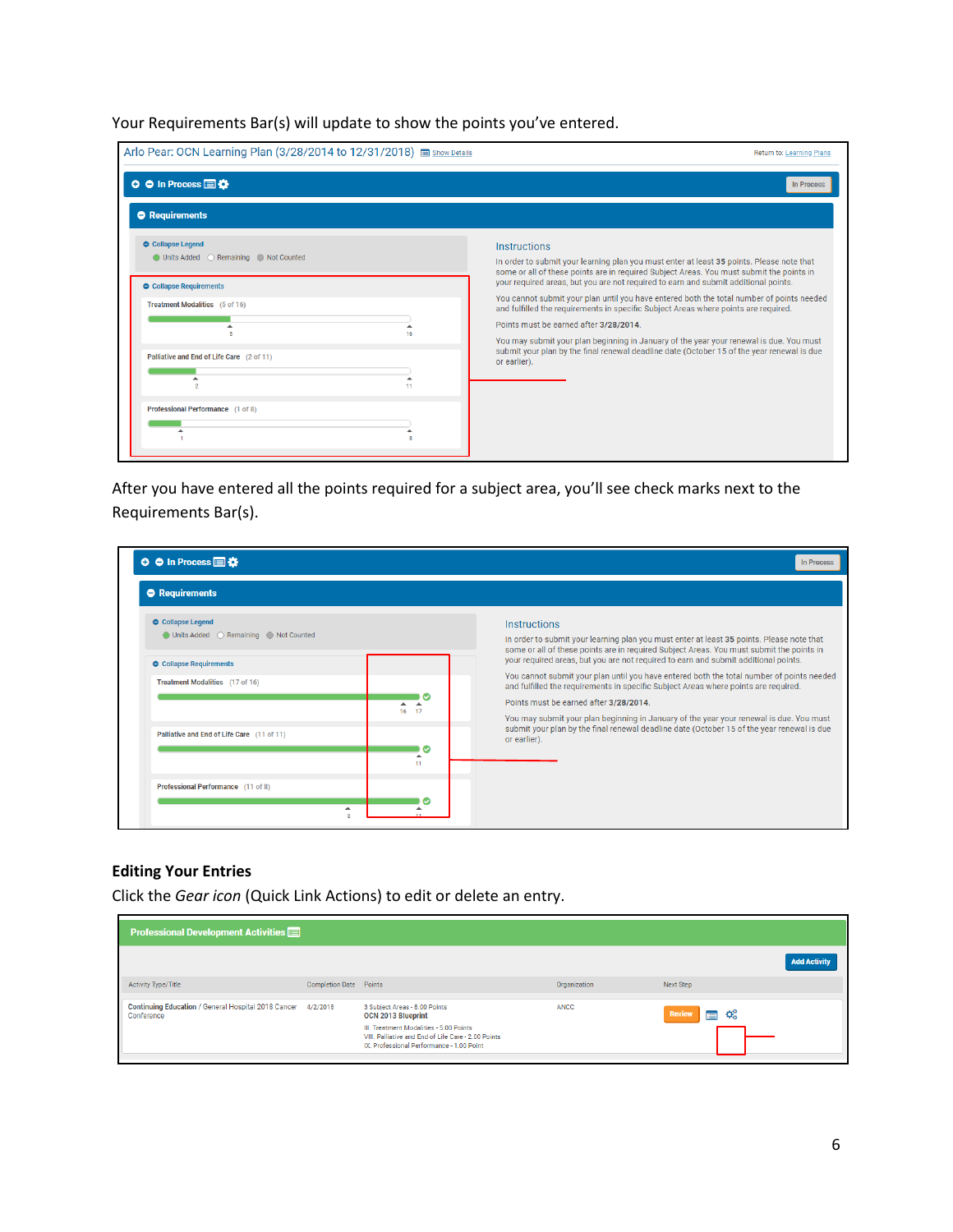## **Submitting Your Completed Plan**

- There are "Submit" buttons in the upper/lower right corners of the page.
- The "Submit" buttons will change from gray to orange after you have met your requirements and may submit your plan. You cannot submit your plan until the year your renewal is due.
- Click the orange "Submit" button to submit your plan to ONCC. You cannot submit your plan until the "Submit" button is orange.



## **Note: You cannot edit or add to your plan after you submit it, unless requested to do so by ONCC**

**staff.** You can view/print your plan at any time, but you will not be able to change your entries after you submit your plan.

## **After you have submitted your plan**.

Keep your records until you have been notified that your certification renewal has been approved. If your plan is selected for audit, you will be required to upload documentation of your completed activities (if you did not upload at the time you entered the activities).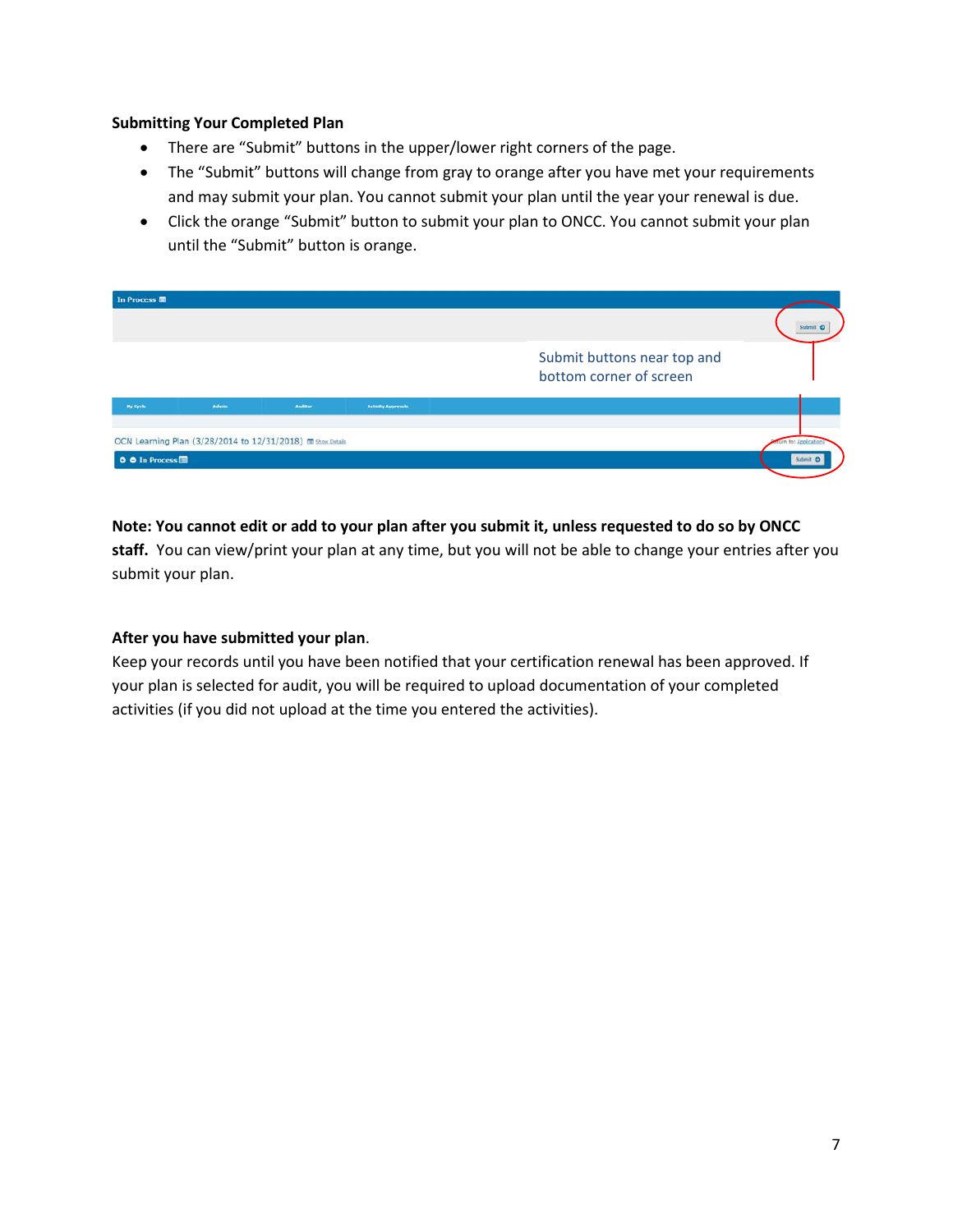## **Tips for Using LearningBuilder**

## **Internet Browser**

For the best experience, use a current version of any major internet browser. You may experience problems using older internet browsers.

## **Dividing Points for an Activity Among Multiple Subject Areas**.

You may attend continuing education programs in which the content can apply to more than one subject area on a Learning Plan. Here are tips for using CE for renewal points.

#### *Programs of 4 contact hours or less:*

- One contact hour = one point.
- **Do not** divide CE programs of 4 contact hours or less.
- You may apply points for these programs to any reasonably related subject area covered by the program. For example: if a 4-hour program has content about Treatment, Symptom Management, or Survivorship, apply the points to *one* of those subject areas.

#### *Programs of more than 4 contact hours:*

- One contact hour = one point.
- Decide how much of the program applies to each subject area. For example: if half of the program is about one subject area, apply half the points to that area.

When dividing points among multiple subject areas, keep in mind:

- You cannot claim more than the total number of points for an activity, regardless of whether you divide the points among several subject areas.
- If you have difficulty determining how to claim for an activity, contact ONCC at 877-769-6622 or [oncc@oncc.org.](mailto:oncc@oncc.org)

#### **Submitting Extra Points**

- You may submit more points than required if desired. The extra points can provide a cushion if some points are not accepted.
- There is no maximum on the number of points that may be submitted in a category.